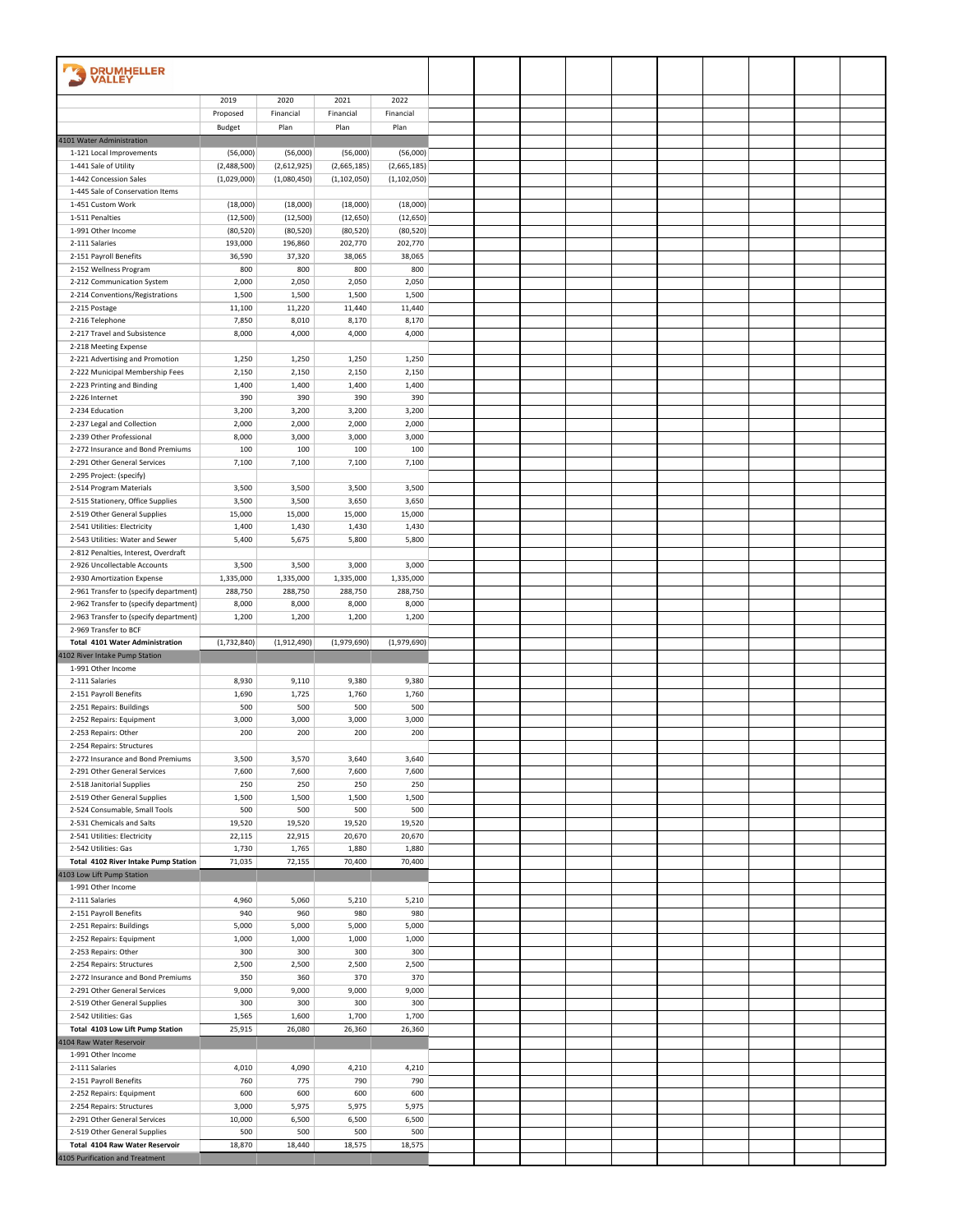| <b>DRUMHELLER</b><br><b>VALLEY</b>                     |                 |                 |                 |                 |  |  |  |  |  |
|--------------------------------------------------------|-----------------|-----------------|-----------------|-----------------|--|--|--|--|--|
|                                                        | 2019            | 2020            | 2021            | 2022            |  |  |  |  |  |
|                                                        | Proposed        | Financial       | Financial       | Financial       |  |  |  |  |  |
| 1-991 Other Income                                     | Budget          | Plan            | Plan            | Plan            |  |  |  |  |  |
| 2-111 Salaries                                         | 295,500         | 301,410         | 310,450         | 310,450         |  |  |  |  |  |
| 2-151 Payroll Benefits                                 | 56,030          | 57,150          | 58,290          | 58,290          |  |  |  |  |  |
| 2-152 Wellness Program                                 | 800             | 800             | 800             | 800             |  |  |  |  |  |
| 2-216 Telephone                                        | 2,560           | 2,610           | 2,660           | 2,660           |  |  |  |  |  |
| 2-221 Advertising and Promotion                        | 800             | 800             | 800             | 800             |  |  |  |  |  |
| 2-222 Municipal Membership Fees                        | 100             | 100             | 100             | 100             |  |  |  |  |  |
| 2-239 Other Professional                               | 10,000          | 10,000          | 10,000          | 10,000          |  |  |  |  |  |
| 2-241 Janitorial Services                              | 3,025           | 3,025           | 3,025           | 3,025           |  |  |  |  |  |
| 2-251 Repairs: Buildings                               | 7,150           | 7,150           | 7,150           | 7,150           |  |  |  |  |  |
| 2-252 Repairs: Equipment                               | 1,500           | 1,500           | 1,500           | 1,500           |  |  |  |  |  |
| 2-253 Repairs: Other                                   | 6,225           | 6,225           | 6,225           | 6,225           |  |  |  |  |  |
| 2-254 Repairs: Structures                              | 93,550          | 28,550          | 28,550          | 28,550          |  |  |  |  |  |
| 2-272 Insurance and Bond Premiums                      | 35,000          | 35,700          | 36,410          | 36,410          |  |  |  |  |  |
| 2-291 Other General Services                           | 60,000          | 61,500          | 61,500          | 61,500          |  |  |  |  |  |
| 2-511 Safety Materials, Clothing & Shoe                | 2,600           | 2,600           | 2,600           | 2,600           |  |  |  |  |  |
| 2-518 Janitorial Supplies                              | 2,000           | 2,000           | 2,000           | 2,000           |  |  |  |  |  |
| 2-519 Other General Supplies                           | 2,550           | 650             | 650             | 650             |  |  |  |  |  |
| 2-521 Fuel Oil Grease<br>2-524 Consumable, Small Tools | 1,000<br>1,000  | 1,020<br>1,000  | 1,040<br>1,000  | 1,040<br>1,000  |  |  |  |  |  |
| 2-531 Chemicals and Salts                              | 244,335         | 244,335         | 244,335         | 244,335         |  |  |  |  |  |
| 2-541 Utilities: Electricity                           | 117,735         | 119,535         | 113,440         | 113,440         |  |  |  |  |  |
| 2-542 Utilities: Gas                                   | 28,715          | 29,180          | 31,555          | 31,555          |  |  |  |  |  |
| 2-831 Interest                                         | 58,060          | 52,215          | 46,075          | 46,075          |  |  |  |  |  |
| <b>Total 4105 Purification and Treatment</b>           | 1,030,235       | 969,055         | 970,155         | 970,155         |  |  |  |  |  |
| 4106 Transmission and Distribution                     |                 |                 |                 |                 |  |  |  |  |  |
| 1-991 Other Income                                     |                 |                 |                 |                 |  |  |  |  |  |
| 2-111 Salaries                                         | 281,080         | 286,700         | 295,300         | 295,300         |  |  |  |  |  |
| 2-151 Payroll Benefits                                 | 53,290          | 54,355          | 55,440          | 55,440          |  |  |  |  |  |
| 2-152 Wellness Program                                 | 800             | 800             | 800             | 800             |  |  |  |  |  |
| 2-251 Repairs: Buildings                               | 750             | 750             | 750             | 750             |  |  |  |  |  |
| 2-252 Repairs: Equipment                               | 20,000          | 20,000          | 20,000          | 20,000          |  |  |  |  |  |
| 2-254 Repairs: Structures                              | 62,850          | 62,850          | 62,850          | 62,850          |  |  |  |  |  |
| 2-272 Insurance and Bond Premiums                      | 10,000          | 10,200          | 10,400          | 10,400          |  |  |  |  |  |
| 2-291 Other General Services                           | 45,195          | 45,195          | 45,195          | 45,195          |  |  |  |  |  |
| 2-511 Safety Materials, Clothing & Shoe                | 2,200           | 2,200           | 2,500           | 2,500           |  |  |  |  |  |
| 2-519 Other General Supplies                           | 2,800           | 2,800           | 2,800           | 2,800           |  |  |  |  |  |
| 2-521 Fuel Oil Grease                                  | 22,000          | 22,440          | 22,890          | 22,890          |  |  |  |  |  |
| 2-524 Consumable, Small Tools                          | 2,500           | 2,500           | 2,500           | 2,500           |  |  |  |  |  |
| 2-535 Sand and Gravel                                  | 3,500           | 3,500           | 3,500           | 3,500           |  |  |  |  |  |
| 2-541 Utilities: Electricity                           | 35,030          | 35,720          | 34,685          | 34,685          |  |  |  |  |  |
| 2-542 Utilities: Gas<br>2-831 Interest                 | 1,670<br>44,020 | 1,705<br>40,925 | 1,810<br>38,225 | 1,810<br>38,225 |  |  |  |  |  |
| Total 4106 Transmission and Distribut                  | 587,685         | 592,640         | 599,645         | 599,645         |  |  |  |  |  |
| 4201 Sewage Administration - Drumheller                |                 |                 |                 |                 |  |  |  |  |  |
| 1-441 Sale of Utility                                  | (2,057,000)     | (2,091,000)     | (2, 133, 225)   | (2, 133, 225)   |  |  |  |  |  |
| 1-451 Custom Work                                      | (6,000)         | (6,000)         | (6,000)         | (6,000)         |  |  |  |  |  |
| 1-511 Penalties                                        | (8,500)         | (8,500)         | (8,500)         | (8,500)         |  |  |  |  |  |
| 1-991 Other Income                                     |                 |                 |                 |                 |  |  |  |  |  |
| 2-111 Salaries                                         | 183,260         | 186,930         | 192,540         | 192,540         |  |  |  |  |  |
| 2-151 Payroll Benefits                                 | 34,750          | 35,445          | 36,150          | 36,150          |  |  |  |  |  |
| 2-152 Wellness Program                                 | 600             | 600             | 600             | 600             |  |  |  |  |  |
| 2-212 Communication System                             | 5,100           | 5,100           | 5,100           | 5,100           |  |  |  |  |  |
| 2-214 Conventions/Registrations                        |                 |                 |                 |                 |  |  |  |  |  |
| 2-215 Postage                                          | 11,000          | 11,220          | 11,440          | 11,440          |  |  |  |  |  |
| 2-216 Telephone                                        | 2,200           | 2,250           | 2,300           | 2,300           |  |  |  |  |  |
| 2-217 Travel and Subsistence                           | 6,050           | 2,050           | 2,050           | 2,050           |  |  |  |  |  |
| 2-221 Advertising and Promotion                        | 2,000           | 2,000           | 2,000           | 2,000           |  |  |  |  |  |
| 2-223 Printing and Binding<br>2-226 Internet           | 1,400<br>390    | 1,400<br>390    | 1,400<br>390    | 1,400<br>390    |  |  |  |  |  |
| 2-234 Education                                        | 1,000           | 1,000           | 1,000           | 1,000           |  |  |  |  |  |
| 2-237 Legal and Collection                             |                 |                 |                 |                 |  |  |  |  |  |
| 2-239 Other Professional                               | 16,000          | 11,000          | 11,000          | 11,000          |  |  |  |  |  |
| 2-252 Repairs: Equipment                               |                 |                 |                 |                 |  |  |  |  |  |
| 2-291 Other General Services                           | 1,800           | 1,800           | 1,800           | 1,800           |  |  |  |  |  |
| 2-295 Project: (specify)                               |                 |                 |                 |                 |  |  |  |  |  |
| 2-515 Stationery, Office Supplies                      |                 |                 |                 |                 |  |  |  |  |  |
| 2-926 Uncollectable Accounts                           | 3,500           | 2,000           | 2,000           | 2,000           |  |  |  |  |  |
| 2-930 Amortization Expense                             | 842,000         | 842,000         | 842,000         | 842,000         |  |  |  |  |  |
| 2-961 Transfer to (specify department)                 | 8,000           | 8,000           | 8,000           | 8,000           |  |  |  |  |  |
| 2-962 Transfer to (specify department)                 | 123,750         | 123,750         | 123,750         | 123,750         |  |  |  |  |  |
| 2-963 Transfer to (specify department)                 | 800             | 800             | 800             | 800             |  |  |  |  |  |
| Total 4201 Sewage Administration - Dr                  | (827, 900)      | (867, 765)      | (903, 405)      | (903, 405)      |  |  |  |  |  |
| 4203 Sewage Administration - East Coulee               |                 |                 |                 |                 |  |  |  |  |  |
| 1-441 Sale of Utility                                  | (60,000)        | (61, 200)       | (62, 420)       | (62, 420)       |  |  |  |  |  |
| Total 4203 Sewage Administration - Ea                  | (60,000)        | (61, 200)       | (62, 420)       | (62, 420)       |  |  |  |  |  |
| 4211 Sewage Collection - Drumheller                    |                 |                 |                 |                 |  |  |  |  |  |
| 1-991 Other Income                                     |                 |                 |                 |                 |  |  |  |  |  |
| 2-111 Salaries                                         | 113,100         | 115,360         | 118,820         | 118,820         |  |  |  |  |  |
| 2-151 Payroll Benefits                                 | 21,440          | 21,870          | 22,305          | 22,305          |  |  |  |  |  |